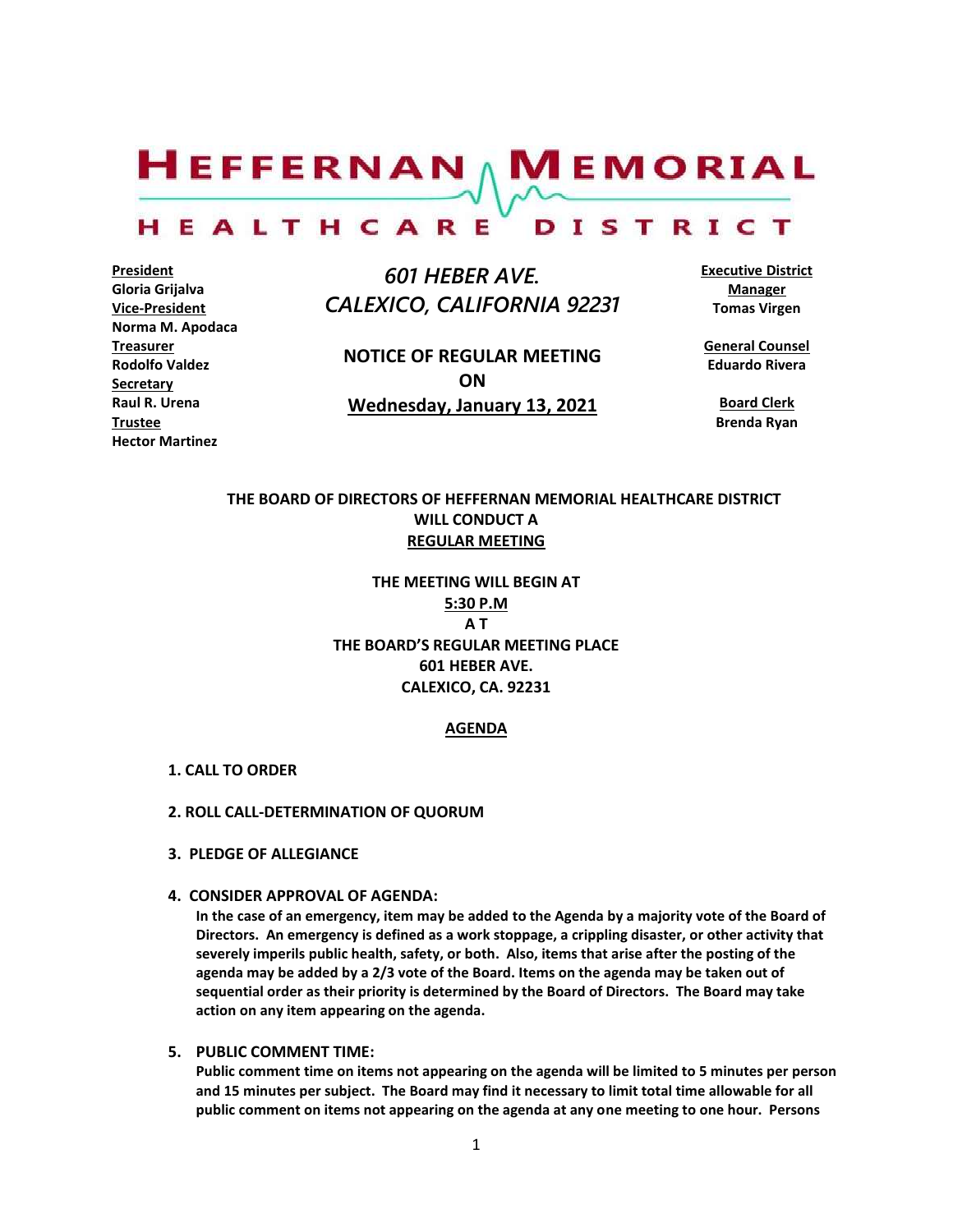**desiring longer public comment time and/or action on specific items shall contact the Secretary and request that the item be placed on the agenda for the next regular meeting.**

# **6. REPORTS ON MEETING AND EVENTS ATTENDED BY DIRECTORS, AND AUTHORIZATION FOR DIRECTOR ATTENDANCE AT UPCOMING MEETINGS AND EVENTS/DIRECTORS COMMENTS:**

- **a. Brief reports by Directors on meetings and event attended. Schedule of upcoming Board meetings and events.**
- **7. REPORTS BY ALL HMHD COMMITTEES**
- **8. COMMENTS BY PROMOTION AND PUBLIC RELATIONS TONY PIMENTEL**
- **9. COMMENTS BY EXECUTIVE DISTRICT MANAGER TOMAS VIRGEN**
- **10. COMMENTS BY GENERAL COUNSEL EDUARDO RIVERA**

#### **11. DISCUSSION AND/OR ACTION ITEMS:**

- **a. Discussion and/or Action: Grant Applicants for Heffernan Memorial's Request for Proposal presentations of their proposals to the Board of Directors which will be limited to 5 minutes.**
- **b. Discussion and/or Action: Proposed amendment of Article 5.1 of the Amended and Restated By-laws of the Heffernan Memorial Healthcare District providing for a term of two (2) years for President, Vice-President, Secretary and Treasurer of the Board of Directors, and to establish the office of the Past President, to become effective upon the determination of the Board of Directors.**
- **c. Discussion and/or Action: Proposed addition of section 5.6 to Article 5 of the Amended and Restated By-laws of the Heffernan Memorial Healthcare District establishing the duties of the Past President as follows:**
	- **5.6 Duties of Past President.**
	- **5.6.1 The Past President shall provide assistance, information and any other assistance to the President of the Board in her/his role in performing the responsibilities of the President of the Board of Directors.**
- **d. Discussion and/or Action: Naming of Board Members to Heffernan Memorial standing committees.**
- **e. Discussion and/or Action: Status on Covid-19 coordination with other health agencies and public entities.**
- **f. Discussion and/or Action: Status report on City of Calexico and Heffernan Memorial staff meeting of January 6, 2021.**
- **g. Discussion and/or Action: Status on 400 Mary Modernization**

#### **12. ITEMS FOR FUTURE AGENDAS:**

**This item is placed on the agenda to enable the Board to identify and schedule future items for discussion at upcoming Board meetings and/or identify press release opportunities.**

### **13. ADJOURNMENT:**

- **a. Regular Board meetings are held on the second and fourth Wednesday of each month.**
- **b. The next regular meeting of the Board will be held at 5:30 P.M., January 27, 2020.**